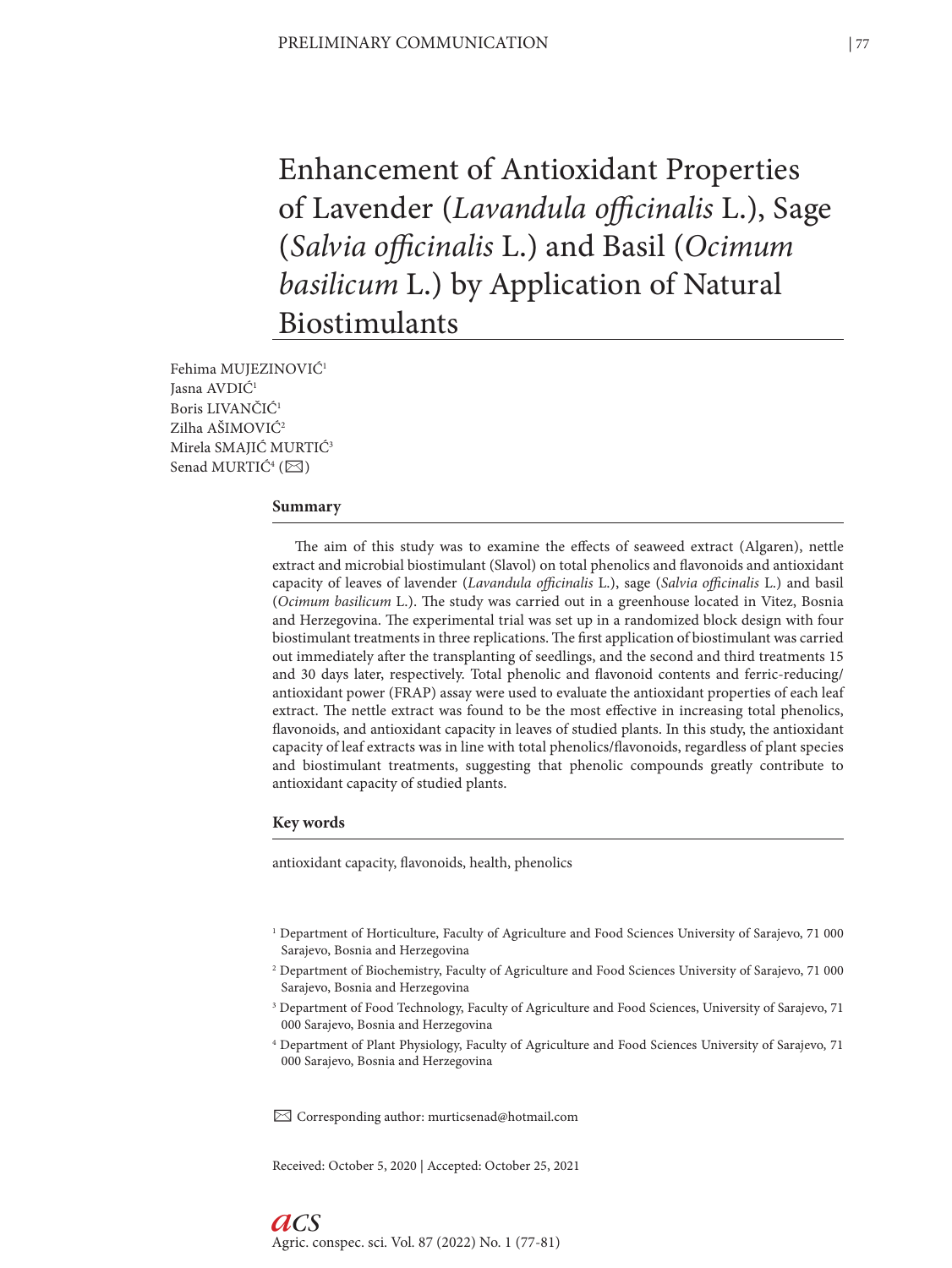# **Introduction**

Agrochemicals play a crucial role in horticulture and have been widely used for crop protection and increasing plant yield and quality. Despite their usefulness, the continuous long-term use of agrochemicals poses potential risks to the environment, food safety and consequently to human health (Durán-Lara et al., 2020). Accordingly, modern agricultural practice tends to reduce the use of fertilizers in agricultural activities and partially or completely replace them with natural plant biostimulants (PBs). PBs were defined by du Jardin (2015) as any natural substance or microorganism applied to plants with the aim to improve nutrition and water use efficiency, tolerance to abiotic stress and/or crop quality traits, regardless of its nutrient content. Based on this definition, PBs include diverse bioactive natural substances: (i) humic and fulvic acids, (ii) animal and vegetal protein hydrolysates, (iii) seaweeds extracts and (iv) beneficial microorganisms: arbuscular mycorrhizal fungi and nitrogenfixing bacteria (Pylak et al., 2019).

It is well known that biostimulants enhance antioxidant capacity of plants as well as plant growth and development, but the mode of their action is still not well understood (Drobek et al., 2019). Namely, biostimulants are extracted from a wide range of natural organic materials containing multiple bioactive natural substances that, together, may provide a specific effect on plants. Various hypotheses have been proposed to explain the connection between plant metabolism and main active components in biostimulants responsible for the beneficial effects on plant growth and development and available evidence suggests that secondary metabolic pathways are recognized as targets of biostimulants (Bona et al., 2017; Rouphael and Colla, 2020). Accordingly, biostimulants beneficially affect secondary metabolites contents, primarily phenolics and flavonoids contents in plant tissues (Yang et al., 2018).

The presence of phenolic compounds in plants has been associated with health promoting properties including antioxidant, anti-allergic, cardioprotective, anti-inflammatory and antimicrobial activities (Shahidi and Yeo, 2018). Therefore, the use of biostimulants has become a regular practice for enhancing secondary metabolites synthesis in medicinal plants and improving their quality. In addition, biostimulant's application reduces the need for fertilizers without compromising soil productivity and plant health (Rouphael et al., 2018).

In recent years, biostimulants that have sparked an interest of many crop producers in Bosnia and Herzegovina are Slavol, Algaren and nettle extract.

Slavol (Agrounik, Serbia) is a liquid microbial biostimulant composed of nitrogen fixing and phosphorus mineralizing bacteria, while the Algaren (Green Has, Italia) is a highly concentrated liquid seaweed extract made from *Ecklonia maxima* (Osbeck) Papenfuss. The product specification given in an Algaren guide manual states the following active ingredients: auxins, cytokinins, polyamines, gibberellins, abscisic acid, brassinosteroids, several B vitamins and several micro- and macronutrients.

Nettle extract (OPG Pezelj, Croatia) is a plant-based fertilizer derived from leaves, stem and other parts of the stinging nettle (*Urtica dioica* L.). Many studies have reported that the nettle extract provides a wide variety of bioactive compounds including

minerals (nitrogen, calcium, iron, magnesium, phosphorus, potassium and sodium), vitamins (A, C and K, as well as several B vitamins), phenolic compounds, carotenoids and organic acids (Dar et al., 2013; Dziamski and Stypczyńska, 2014; Kregiel et al., 2018). However, very few studies have focused on the use of nettle extract (*Urtica dioica* L.) as biostimulant in horticulture and its effect on metabolic pathways and consequently on antioxidant properties of medicinal plants cultivated under standard growth conditions.

Hence, the objective of this study was to evaluate the effect of microbial biostimulant (Slavol), seaweed extract (Algaren) and nettle extract on total phenolic and flavonoid contents and antioxidant capacity of lavender (*Lavandula officinalis* L.), sage (*Salvia officinalis* L.) and basil (*Ocimum basilicum* L.) under standard growth conditions.

## **Materials and Methods**

### **Chemicals**

Chemicals with analytical purity were used in the present study. The solvents (ethanol) used in this investigation was purchased from Semikem (Sarajevo, Bosnia and Herzegovina). Folin-Ciocalteu reagent,  $\text{Na}_2\text{CO}_3$ , NaOH, NaNO<sub>2</sub>, AlCl<sub>3</sub>, 2,4,6-tripyridyls-triazine,  $\text{FeSO}_4 \times 7 \text{ H}_2\text{O}$ , HCl, FeCl<sub>3</sub> was obtained from Sigma-Aldrich (Steinheim, Germany).

#### **Experimental Design**

The experiment was carried out during 2020 in a doublespan polyethylene-covered greenhouse with natural ventilation in Vitez, Bosnia and Herzegovina (44° 09'30'' N, 17° 47'18'' E). A pot trial was set up in a randomized block design with four biostimulant treatments in three replications for each studied plant species (lavender, sage and basil). Prior to beginning the experiment, lavender, sage and basil seedlings were transplanted into individual pots (22 cm diameter), containing commercial substrate Florahum-SP. There were no significant differences in terms of size and appearance among seedlings within each studied plant species. All biostimulant treatments were applied at the concentrations recommended by the manufacturers: (1) Algaren 0.3% (2) Slavol 1% (3) nettle extract 1% and (4) untreated plants (control). The first treatment with biostimulant was carried out immediately after the transplanting of seedlings, and the second and third treatment 15 and 30 days later, respectively. Algaren and nettle extract were applied on plant leaves, while Slavol application was performed through the soil. 12 individuals per plant species were used for each treatment, summing up to 48 individuals per species and 144 individuals in total.

Approximately 10 days after the last biostimulant treatment, the leaves were collected and then dried in an oven at 40°C. Thereafter, the dried samples were ground to a fine powder using an electric blender and stored in paper bags until chemical analysis.

#### **Preparation of Leaf Extract**

1 g of dried-leaf powder was extracted with 30 mL of 60% ethanol aqueous solution. The mixture was kept for 24 hours at room temperature. Thereafter, the extract was filtered through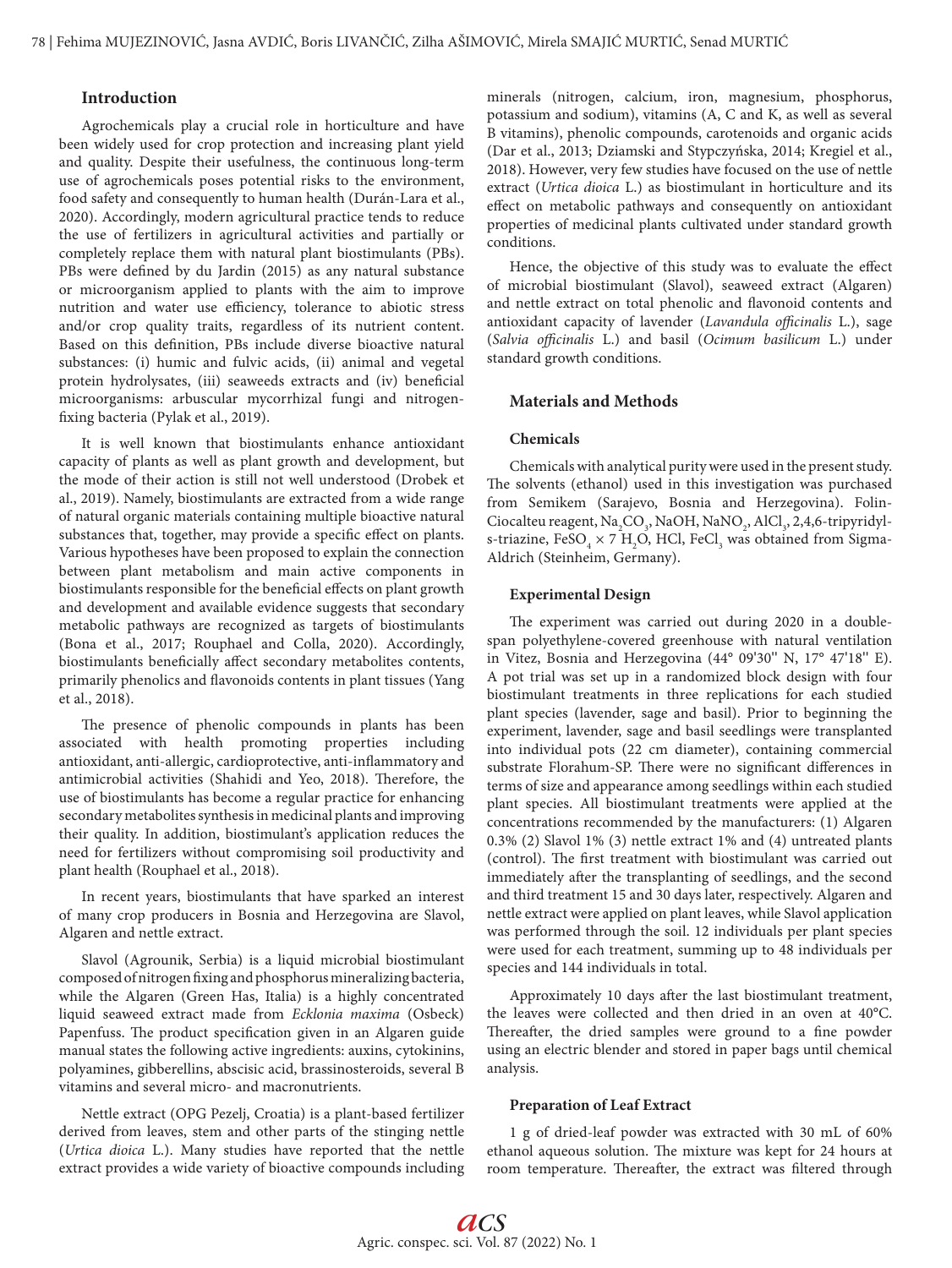Whatman filter paper (11 μm pore size) into the volumetric flask and diluted to the 50 mL mark with extract solution. The extract thus obtained was used for the estimation of total phenolic content, total flavonoid content and total antioxidant capacity.

## **Estimation of Phenolic Contents**

Total phenolics content (TPC) was determined by Folin-Ciocalteu colorimetric method (Ough and Amerine, 1988) as follows: A sample of each leaves extract solution (0.25 mL) was transferred into a 25 mL flask and then mixed thoroughly with 15 mL distilled water and 1.25 mL of Folin-Ciocalteu reagent (Folin-Ciocalteu's reagent was diluted with distilled water in the 1:2 ratio before use). After mixing for 3 min, 3.75 mL of 7.5% (w/v)  $\mathrm{Na_{2}CO_{_{3}}}$ was added. After cooling to room temperature, the absorbance of the mixture was determined at 765nm. TPC quantification was based on a standard curve of gallic acid (0 -500 mg  $L^{-1}$ ), and the results were expressed as mg of gallic acid equivalents per gram of dry matter of leaf sample (mg GAE g-1 DW).

## **Estimation of Flavonoid Contents**

Total flavonoids content (TFC) was determined according to the aluminium chloride colorimetric assay (Zhishen et al., 1999) as follows: In a 10 mL tube, 1 mL of each extract, 4 mL of distilled water, 0.3 mL of 5%  $\text{NaNO}_2$ , 0.3 mL of 10%  $\text{AlCl}_3$  were added and mixed, followed by 5 min incubation and the addition of 2 mL of 1 M NaOH. After 15 min, the absorbance of the mixture was determined at 510 nm. TFC quantification was based on a standard curve of catechin  $(0 - 100 \text{ mg } L^{-1})$ , and the results were expressed as mg of catechin equivalents per gram of dry matter of leaf sample (mg CE g-1 DW).

#### **Total Antioxidant Activity Estimation**

The reducing powers of the samples (total antioxidant capacity) were determined following the method of Benzie and Strain (1996). In a 10 mL test tube, 80 µl of each extract solution was mixed with 240 µl of distilled water and 2080 µl of FRAP reagent (prepared immediately before use by mixing 10 parts of 0.3 mol  $L^{-1}$  acetate buffer (pH = 3.6), 1 part of 10 mmol  $L^{-1}$  2,4,6-tripyridyltriazine (TPTZ) in 40 mM HCl, and 1 part of 20 mM  $\text{FeCl}_3 \times$  $6H<sub>2</sub>O$  in dH<sub>2</sub>O). The incubation for this mixture was set at 37 °C for 10min. After cooling to room temperature, the absorbance was measured at 595 nm. Total antioxidant capacity quantification was based on a standard curve of  $\text{FeSO}_4 \times 7 \text{ H}_2\text{O}$  (0 - 2000 µmol  $L^{-1}$ ), and the results were expressed as µmol Fe<sup>2+</sup> per gram of dry matter of leaf sample ( $\mu$ mol Fe<sup>2+</sup> g<sup>-1</sup> DW). The absorbance in all spectrophotometric assays was measured by using a UV/VIS Amersham ultrospec 2100 pro spectrophotometer (Biochrom, USA).

#### **Statistical Analysis**

All the experimental measurements were performed in triplicates and all the data were recorded as mean ± standard deviation. The obtained data were statistically processed employing the Microsoft Excel 2010 software. Statistical analysis included the analysis of variance (ANOVA,  $P \le 0.05$ ) between samples. Significant differences between the means of samples were further analyzed by the least significant difference (LSD,  $P \le 0.05$ ).

## **Results**

Total phenolic content in leaves of lavender and sage seedlings increased significantly after nettle extract treatment. The application of Slavol also significantly increased total phenolic contents in sage leaves compared to control (no treatment) seedlings. On the other hand, there was no statistically significant difference between basil seedlings with respect to phenolic contents in leaves, regardless of biostimulant treatments (Table 1). In terms of phenolics, the results of this study revealed that biostimulants acted differently on different plant species, indicating that plant response to biostimulant treatments is difficult to predict.

**Table 1.** Total phenolic contents in leaves of studied medicinal plants

| Treatment          | Total phenolic content (mg $g^{-1}$ dry matter) |                               |                  |  |
|--------------------|-------------------------------------------------|-------------------------------|------------------|--|
|                    | Lavender                                        | Sage                          | Basil            |  |
| Slavol             | $41.98 \pm 3.11^{ab}$                           | $61.42 + 6.27$                | $69.94 \pm 2.23$ |  |
| Algaren            | $39.72 \pm 4.23$ <sup>bc</sup>                  | $61.04 \pm 4.11^b$            | $70.45 \pm 1.19$ |  |
| Nettle extract     | $43.59 \pm 3.76^{\circ}$                        | $70.79 \pm 2.93$ <sup>a</sup> | $70.35 \pm 3.03$ |  |
| Control            | $38.42 \pm 2.11^{\circ}$                        | $63.05 \pm 9.77$ <sup>b</sup> | $68.91 \pm 1.55$ |  |
| <b>LSD</b><br>0.05 | 2.985                                           | 5.671                         |                  |  |

Note: Results are expressed as means ± standard errors. Different superscript lowercase letters in a column represent statistically significant differences between mean values for each main effect at P < 0.05 obtained by a LSD test

The content of flavonoids in lavender and basil leaves significantly increased compared to the control plants upon the use of nettle extract. The use of Algaren resulted also in an increased total flavonoids content of basil leaves with respect to controls. However, the statistical analysis indicated that the differences between the effects of biostimulants on total flavonoids content of sage leaves were insignificant (Table 2).

**Table 2.** Total flavonoid contents in leaves of studied medicinal plants

| Treatment      | Total flavonoid content (mg $g^{-1}$ dry matter) |                  |                               |  |
|----------------|--------------------------------------------------|------------------|-------------------------------|--|
|                | Lavender                                         | Sage             | Basil                         |  |
| Slavol         | $19.78 \pm 2.01^{\circ}$                         | $28.75 \pm 3.11$ | $28.20 \pm 1.66$ <sup>c</sup> |  |
| Algaren        | $19.07 \pm 1.78$ <sup>b</sup>                    | $28.82 \pm 2.45$ | $31.82 \pm 2.44^a$            |  |
| Nettle extract | $21.79 \pm 2.45^{\circ}$                         | $29.34 + 4.11$   | $30.00 \pm 1.97$ <sup>b</sup> |  |
| Control        | $19.63 \pm 2.04^b$                               | $28.45 \pm 3.03$ | $28.11 \pm 1.11$ <sup>c</sup> |  |
| LSD<br>0.05    | 0.905                                            |                  | 0.692                         |  |

Note: Results are expressed as means ± standard errors. Different superscript lowercase letters in a column represent statistically significant differences between mean values for each main effect at P < 0.05 obtained by a LSD test

The highest increase of total antioxidant capacity in leaves of lavender and sage was found for the seedlings treated with nettle extract. It was also found that the application of nettle extract and seaweed extract (Algaren) significantly increased total antioxidant capacity of basil leaves compared to non-treated plants (Table 3).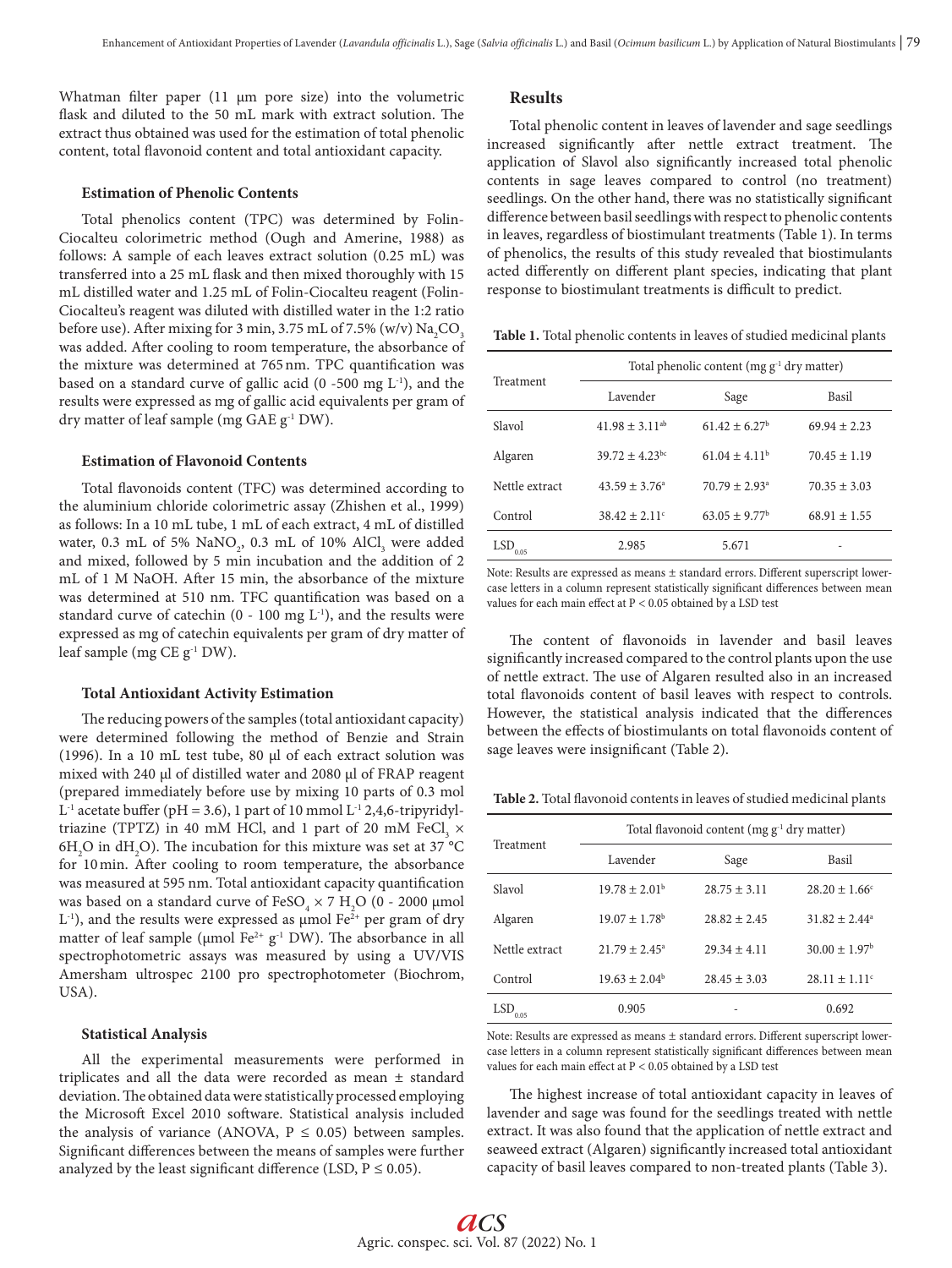**Table 3.** Total antioxidant capacity in leaves of studied medicinal plants

| Treatment             | Total antioxidant capacity (µmol Fe <sup>2+</sup> g <sup>-1</sup> dry matter) |                      |                                |  |
|-----------------------|-------------------------------------------------------------------------------|----------------------|--------------------------------|--|
|                       | Lavender                                                                      | Sage                 | Basil                          |  |
| Slavol                | $138.98 + 12.07b$                                                             | $252.56 + 10.44b$    | $233.79 \pm 5.01$ bc           |  |
| Algaren               | $138.10 + 7.65^{\circ}$                                                       | $275.21 + 18.53a$    | $247.45 \pm 11.12^a$           |  |
| Nettle extract        | $161.16 + 21.12a$                                                             | $279.44 + 22.11a$    | $236.45 \pm 9.65^{\circ}$      |  |
| Control               | $128.47 \pm 10.9^{\circ}$                                                     | $252.77 \pm 11.33^b$ | $231.01 \pm 4.03$ <sup>c</sup> |  |
| $LSD$ <sub>0.05</sub> | 12.49                                                                         | 14.06                | 4.65                           |  |

Note: Results are expressed as means ± standard errors. Different superscript lowercase letters in a column represent statistically significant differences between mean values for each main effect at P < 0.05 obtained by a LSD test

# **Discussion**

Medicinal plants are mainly used for the prevention and treatment of human diseases. Among bioactive compounds in medicinal plants, phenolics are of considerable interest due to their antioxidant properties and potential beneficial health effects (Yuan et al., 2016). The antioxidant properties of phenolics are related mainly to the number and positions of free hydroxyl groups on the aromatic ring and to their redox metal (Cu, Fe) chelating ability (Shahidi and Ambigaipalan, 2015).

Considering the fact that phenolic compounds play an essential role in immunity, many agricultural and food scientists as well as farmers have focused on agro-technical practices that can stimulate the synthesis of phenolics and other antioxidants in plants. Biostimulants treatment is certainly one of these practices (Shukla et al. 2019).

In this study, the treatment with nettle extract significantly increased total phenolics content (TPC) in sage leaves compared to other biostimulant treatments. The results of this study also showed that nettle extract treatment as well as treatment with microbial biostimulant Slavol significantly increased TPC in sage leaves over control (no treatment) plants. The use of nettle extract also increased TPC in basil leaves, but this increase was not statistically significant. Overall, these results tend to point to the fact that the greatest increase in phenolics synthesis in plants was observed after nettle extract treatment. The efficiency of nettle extract to increase the phenol synthesis in plants has been mainly attributed to the aromatic amino acids contained in nettle leaves such as phenylalanine, tyrosine and tryptophan. Namely, these amino acids serve as crucial precursors for a wide range of phenolic compounds that are important for overall plant growth and development. Several studies have confirmed the high aromatic acids content in nettle extracts as well as their ability to increase phenol synthesis in plants (Fattahi et al., 2014, Rajput et al., 2018; D'Abrosca et al., 2019).

The results of this study also showed that TPCs were significantly higher in the extracts of sage and basil leaves than in the extracts of lavender leaves, indicating that the synthesis of phenols in leaves also depends on the genetic background of plant species.

Among the several classes of phenolic compounds, the flavonoids are considered as the most important antioxidative barrier. The configuration and total number of -OH groups within flavonoids basic structure strongly influence mechanisms of their antioxidant activity such as free radical scavenging and metal ion chelation ability. In addition, flavonoids increase the activity of antioxidant enzymes, thus indirectly affecting the concentration of free radicals in the plants (Jovanova et al., 2019).

This study found that the application of nettle extract resulted in a significant increase in TFC of lavender and basil leaves compared to control plants. It was also found that the application of seaweed extract (Algaren) significantly increased TFC, but only in basil leaves. These results lead to the conclusion that among applied biostimulants nettle extract had the greatest effect on the increase of TFC in leaves of studied plants.

The application of microbial biostimulant Slavol did not have a significant effect on the TFC in the leaves of tested plants under experimental conditions. Our assumption is that a lower effect of microbial biostimulant Slavol on TFC is primarily related to its composition. Namely, Slavol contains microbial inoculants which efficiency to improve soil fertility and thus plant growth and development strongly depend on the environmental conditions, plant-microbe interactions, soil pH and soil physical properties. Since environmental factors and plant-microbe interactions vary widely over time, it is not surprising that the microbiological activity in soil varies considerably, and thus their impact on the plant metabolism. Therefore, the success of microbial inoculants as biostimulants may not be predictable.

The results of this study also showed that TFC was significantly higher in the sage and basil leaves than in the lavender leaves, regardless of biostimulant treatments. It is interestinge that the same observation also refers to the phenolics content in plants, indicating that the studied plants differ greatly in terms of the ability to accumulate phenolic compounds in their leaves under experimental conditions.

The results of this study demonstrated that the treatment of lavender, sage and basil seedlings with nettle extract caused significant increase in total antioxidant capacity (TAC) compared to non-treated seedlings, suggesting that nettle extract can enhance antioxidant activity of studied medicinal plants (Matamane et al., 2020). The results of this study also demonstrated that seaweed extract has potential to enhance the antioxidant capacity of basil and sage seedlings under experimental (without stress) conditions.

It is commonly believed that the application of biostimulants can improve antioxidant capacity of plants only when they are cultivated in adverse conditions (Kwiatkowski and Juszczak, 2011). However, the results of this study indicate that the application of biostimulants can be also effective when the plants are cultivated under standard growth conditions. These findings are consistent with the results of Przybysz et al. (2010).

In this study, the antioxidant capacity of leaf extracts increased in parallel with the total phenolics/flavonoids content, regardless of plant species or biostimulant treatments. Numerous studies have also reported positive relationship between total antioxidant activity and total phenolics/flavonoids content, indicating that phenolic compounds, in general, are one of the major groups of endogenous antioxidants in plants (Sadeghi et al., 2015; Dastoor et al., 2018).